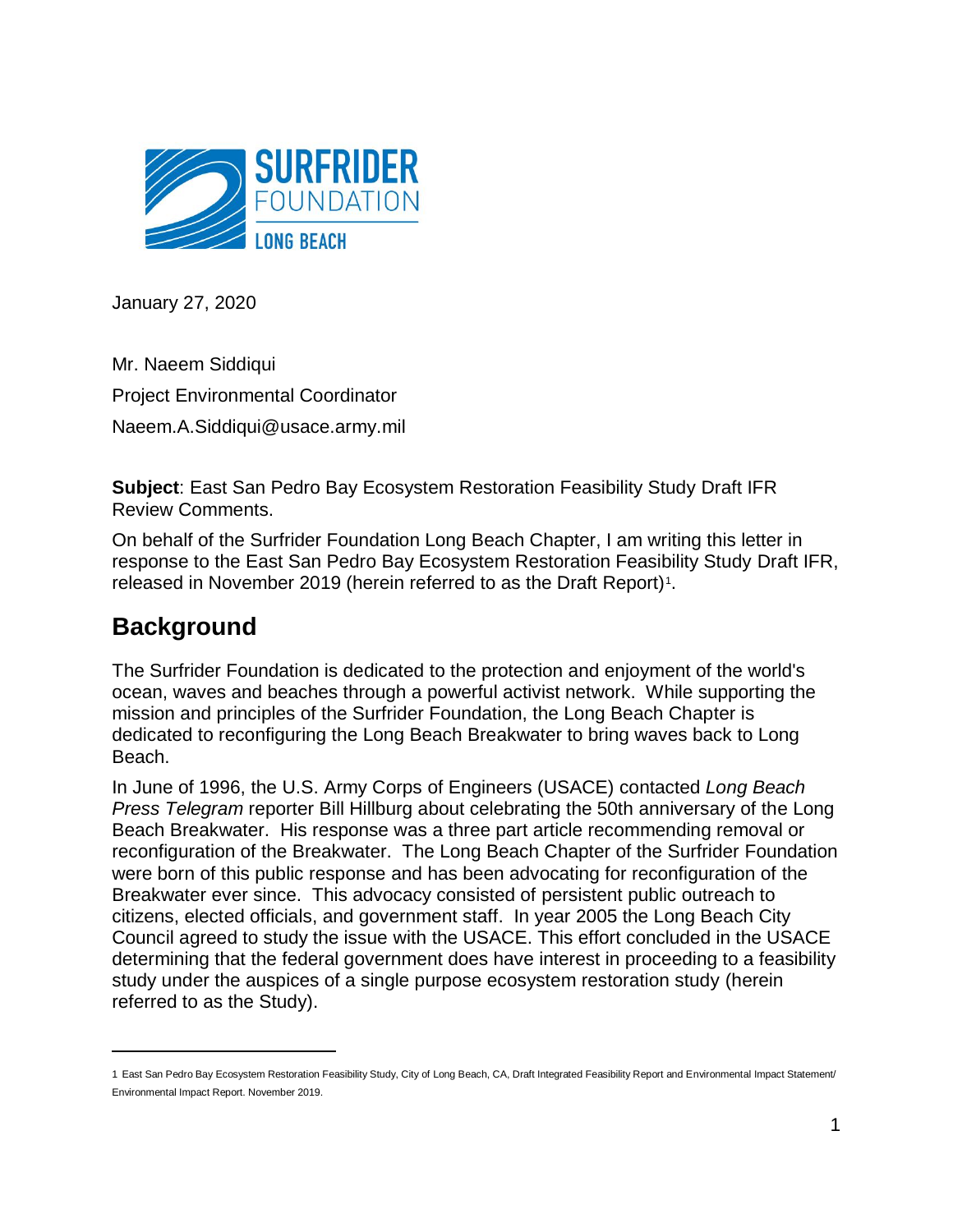After 24 years working on this project, our chapter is happy to have the opportunity to engage with the USACE in seeking means to achieve our goals. It is understood that our chapter goals do not exactly match the primary missions of the USACE. Instead we look to areas where our interests overlap and all parties may benefit.

#### **Top Level Comments**

 $\overline{a}$ 

Back in 2016, the USACE agreed to a study with the goals of ecosystem restoration, improving water circulation<sup>2</sup>, tidal circulation, and water clarity<sup>3</sup>. After the Study was initiated, and for reasons unknown, it seems that the USACE abandoned these goals. What was delivered in the Draft Report is not ecosystem restoration, but ecosystem enhancement without any water circulation, tidal circulation, or water clarity improvements.

When the Study began it was sold as ecosystem restoration, which is defined by the USACE $4,5,6$  as:

The objective of ecosystem restoration is to restore degraded ecosystem structure, function, and dynamic processes to a less degraded, more natural condition. Restored ecosystems should mimic, as closely as possible, conditions which would occur in the area in the absence of human changes to the landscape and hydrology<sup>7</sup>.

To quote from the Draft Report the goal was to "Restore and improve aquatic ecosystem structure and function for increased habitat biodiversity and ecosystem value of the SBC (sic) within the Proposed Project Area of ESPB." In laymen terms this means the USACE wants to import high value habitats from the Southern California Bight into the Project Area. This goal matches well with the USACE definition of ecosystem enhancement:

…this term now implies making the habitat better for some species than it would have been naturally in the absence of human intervention. Since this goes

<sup>2</sup> Objectives, City of Long Beach East San Pedro Bay Ecosystem Restoration Feasibility Study, Community Scoping Meeting –Thursday April 7, 2016, Bixby Park Community Center, Long Beach

<sup>3</sup> Study Opportunities. East San Pedro Bay Ecosystem Restoration Feasibility Study, U.S. Army Corps of Engineers, Los Angeles District, Public Scoping Meeting, April 7, 2016, Bixby Community Center, Long Beach

<sup>4</sup> Department of the Army U.S. Army Corps of Engineers. Water Resources Policies and Authorities, Digest of Water Resources Policies and Authorities. Engineer Pamphlet 1165-2-1. July 30, 1999.

<sup>5</sup> Department of the Army, U.S. Army Corps of Engineers. Water Resources Policies and Authorities Civil Works Ecosystem Restoration Policy. Engineer Regulation 1165-2-501. 30 September 1999

<sup>6</sup> Department of the Army, U.S. Army Corps of Engineers. Water Resources Policies and Authorities Ecosystem Restoration Supporting Policy Information. Engineer Pamphlet 1165-2-502.. 30 September 1999

<sup>7</sup> Department of the Army U.S. Army Corps of Engineers. Planning Planning Guidance Notebook. Engineer Regulation 1105-2-100. 22 April 2000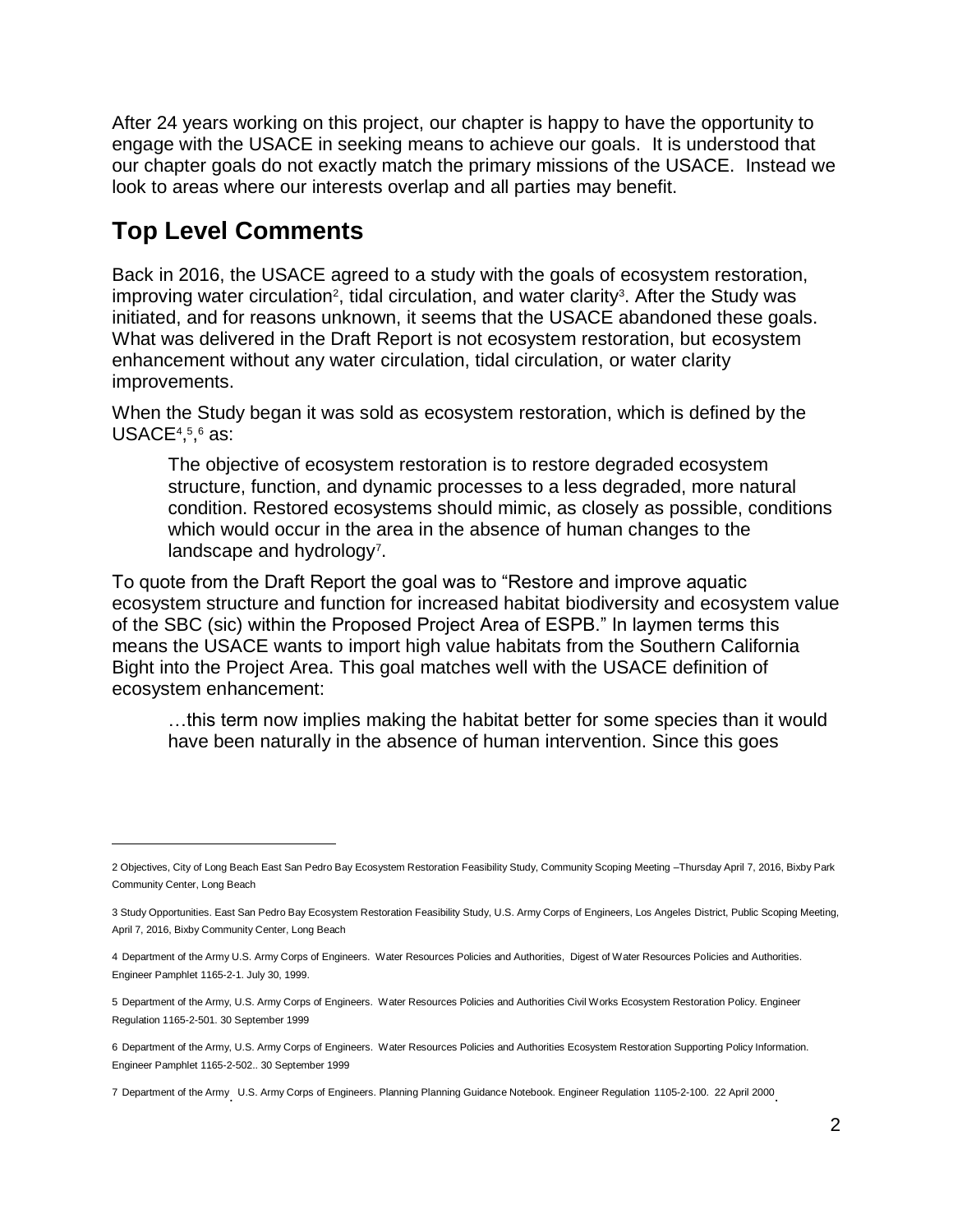beyond the goal of ecosystem restoration, the use of the term "enhancement" is rarely appropriate in Corps documents.<sup>8</sup>

As stated in our 2016 Surfrider Letter<sup>9</sup>, to the USACE, Surfrider generally supports ecosystem enhancement, except in the current Study. Detailed reasons for this are provided in the 2016 Surfrider Letter.

While USACE guidelines allow and encourage ecosystem restoration, they prohibit ecosystem improvement or enhancement. The USACE should revisit the Study to eliminate ecosystem enhancement alternatives and re-insert the water circulation, tidal circulation, and water clarity goals and objectives.

The USACE should re-analyze alternatives under the assumption that water column and sandy bottom habitats have value. By preemptively excluding these habitats, the Draft Report directly caused breakwater alternatives to fail in the alternatives comparison. According to CEQA, the Draft Report must analyze a range of alternatives. Alternatives must be feasible and capable of meeting most of the basic project objectives while avoiding or substantially lessening project impacts.<sup>10</sup>

By excluding critical habitats, Surfrider is concerned the USACE is changing the scope of the project to better meet the desired results of the analysis. Another way of saying it is the USACE modified their scope of work to favor certain alternatives and exclude other alternatives. Sadly, this approach is all too common in planning and engineering, but more importantly this violates the intent of CEQA/NEPA. Omitting reasonable and practicable alternatives not only undermines bedrock environmental laws, but the USACE has missed a critical aspect of NEPA by not clearly explaining why omitted alternatives are not reasonable (or prudent or practicable), and provide thorough analysis and details as to why alternatives were not selected.<sup>11</sup> .

#### **Detailed Comments**

The following comments are in reference to specific pages in the Draft Report and associated appendices.

Page xi. Line 24-29, Figures ES-1, ES-2. Page 4-3, Lines 7-14. If the local sponsor is the City of Long Beach, why does the Project Area include Seal Beach and Anaheim Bay? Is it expected that the local sponsor would build a project for another city? If there is a good reason to include waters off Seal Beach in the Project area, then why doesn't

 $\overline{a}$ 

<sup>8</sup> Appendices C & E. Department of the Army. U.S. Army Corps of Engineers. Planning Planning Guidance Notebook. Engineer Regulation 1105-2-100. 22 April 2000.

<sup>9</sup> Surfrider Foundation, Long Beach Chapter. To Mr. Naeem Siddiqui. Subject: East San Pedro Bay Ecosystem Restoration Feasibility Study, April 26, 2016

<sup>10</sup> CEQA Guidelines §15126.6; 40 C.F.R. §§1502.13-14.

<sup>11</sup> 31 NEPA Regulations, 40 C.F.R. § 1502.14.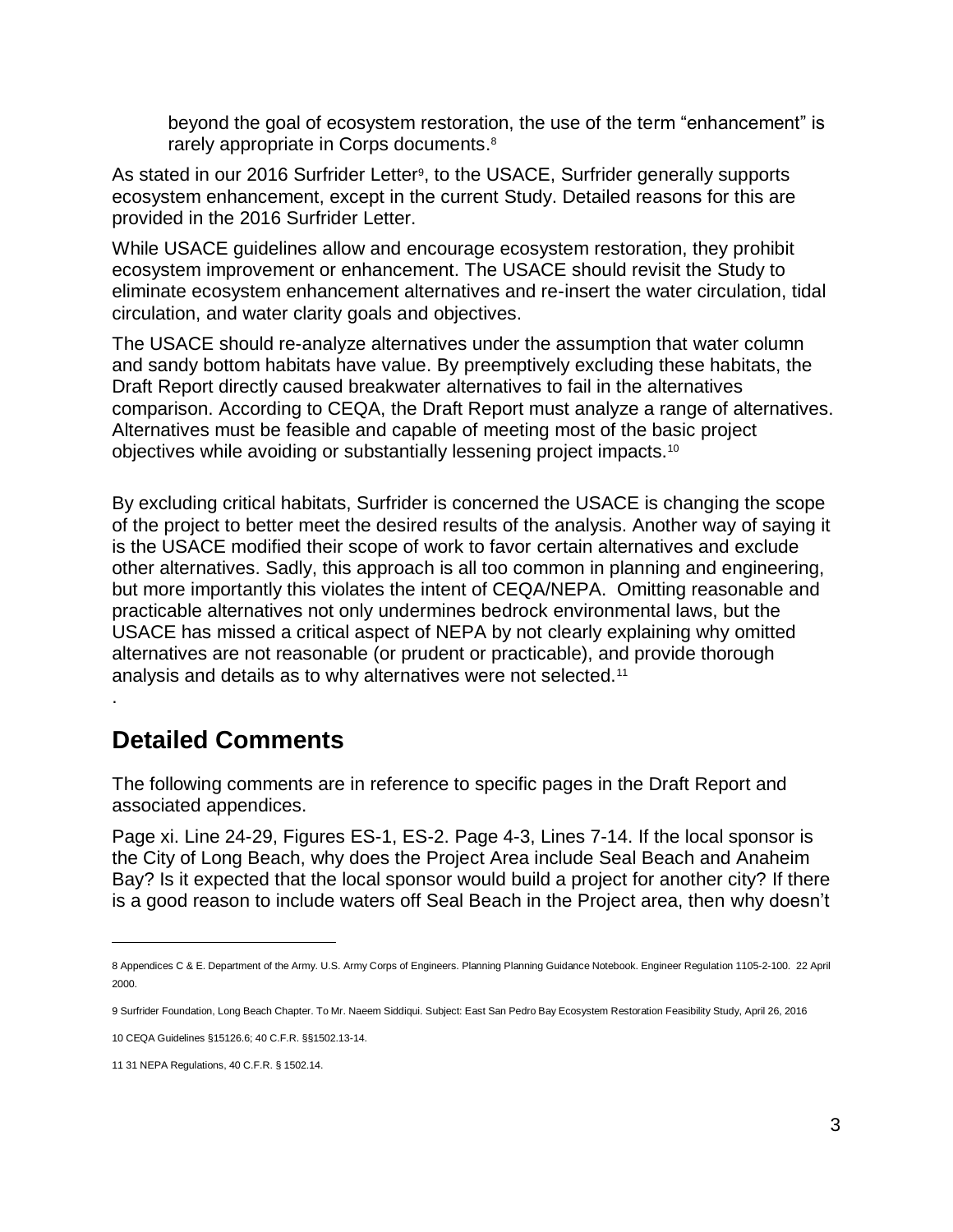the Project Area extend through Cabrillo Beach. Why is the Study Area larger than the Project Area? Why does the Study Area include regions outside of the local sponsor's jurisdiction?

Page xi, Lines 32-36; Page 2-1, Lines 28-31. We strongly object to the removal of water circulation, tidal circulation, and water clarity from the list of project goals and objectives. These were in early versions of the goals and objectives from April 2016. Water quality is specifically stated as a desirable component of ecosystem structure in the USACE Planning Guidance Notebook from 2000.

Page xi, Line 37. The 1996 USACE Planning Manual<sup>12</sup> excludes enhancement of ecosystems or "improve aquatic ecosystem". This Study purpose violates Corps guidance.

Page xiii, Lines 1-12. The stated CEQA objectives for the Study are overly narrow, inconsistent with the Study purpose, developed in collaboration with the local sponsor (City of Long Beach), and foreordain selection of an ecosystem enhancement alternative over ecosystem restoration alternative.

Page xiii, Lines 30-33. It states that measures were filtered using P&G 1983. How can this be since those 1983 Principles and Guidelines only considered National Economic Development (NED) guidelines but did not include National Ecosystem Restoration (NER) guidelines, which are the basis of any ecosystem restoration study?

Page xiii, Lines 35 – 41. Why was sandy bottom habitat excluded from the habitat measures By excluding this habitat the Draft Report directly cause all breakwater alternatives to fail in alternatives comparison.

Page xiv, Lines 15, 16. This is a circular argument. There were no habitat benefits from breakwater reconfiguration since the habitats that would benefit from breakwater reconfiguration were removed from the listed scope of work early on in the Study, We believe that wave driven sandy bottom habitats, which do have value, were removed after the breakwater alternatives were found to be difficult.

Page xiv, Lines 39-40. Page 4-62, Line 20. Why were the positive navigation benefits of breakwater reconfiguration, as discussed in page 4 of the 2016 Surfrider Letter excluded from the Draft Report? The Breakwater as it currently exists, is a hazard to small craft navigation. It is a common occurrence for small craft to lose propulsion outside the Breakwater and drift onto the rocks. This has resulted in countless rescue operations by the Coast Guard, Lifeguards, and Vessel Assist. These incidents have resulted in damage to the craft, injury, and death. If the crest of the Breakwater were removed to a depth sufficient for vessels to pass over, they would not flounder on the Breakwater. Reconfiguration of the breakwater would be a significant benefit to navigation and this should be considered. Navigation in US Waters is one of the key missions of the USACE.

Page xv, Page xxi, line 2, Table ES-1, b. Page 4-6, Line 1 & 2. Page 4-35, Line 23 - 25. By definition, intertidal requires the habitat to be exposed to both water and air through

 $\overline{a}$ 

<sup>12</sup> Planning Manual by Charles E. Yoe, Ph.D., Principal, The Greeley-Polhemus Group, Inc. and Kenneth D. Orth, U.S. Army Corps of Engineers, Water Resources Support Center, Institute for Water Resources, November 1996 IWR Report 96-R-21.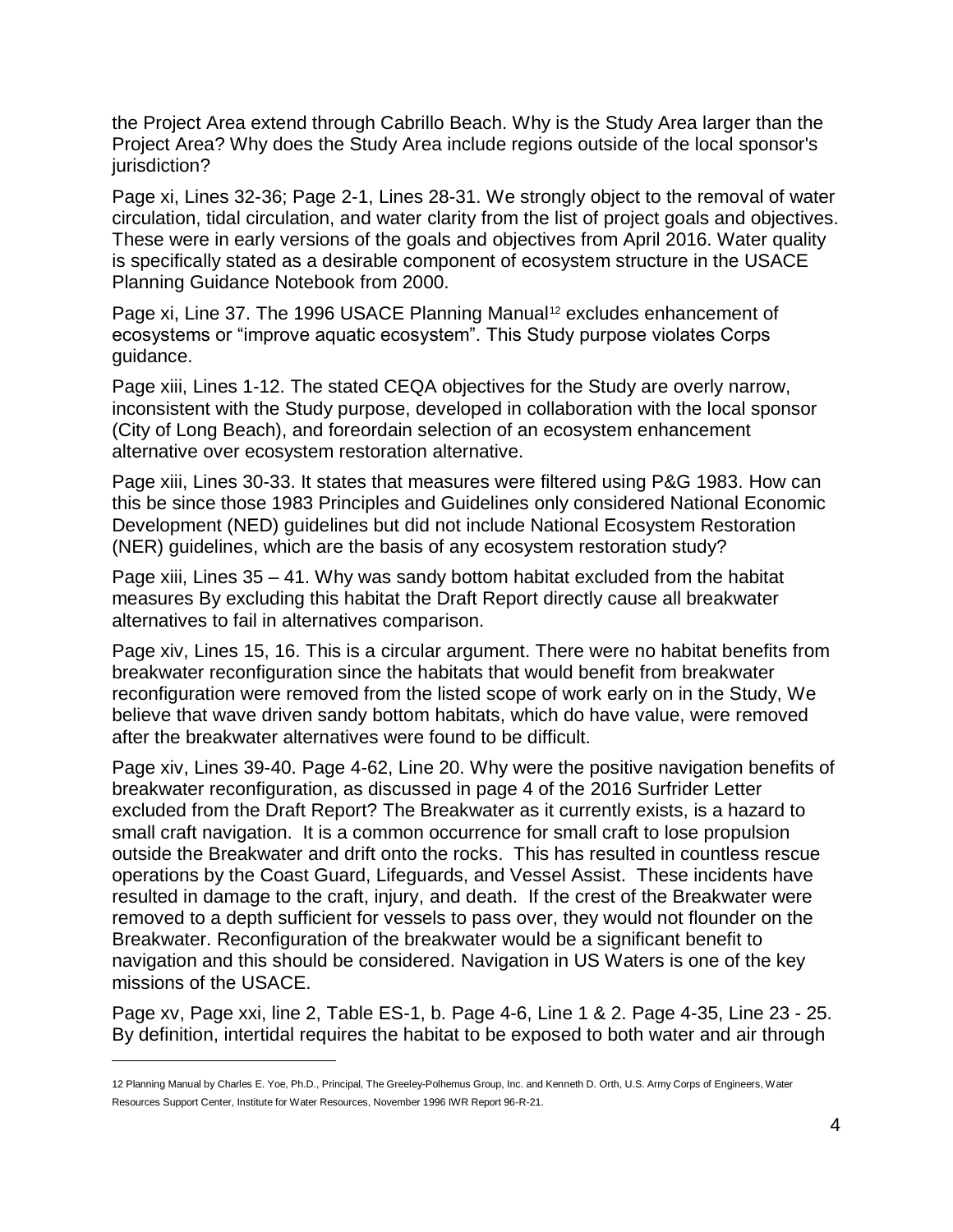tidal action from time to time. Reefs below -20' MLLW are not intertidal, they are subtidal. The lowest recorded tide in LA Outer Harbor was -2.73' MLLW in December 1933. Reef crests below this elevation (stated to be -3' MLLW to -10'MLLW on Page 4- 35) are subtidal.

Page xvi, Lines 23 & 24; Page xxiv, line 23. There is a good likelihood that the proposed reefs will cause shoreline erosion. There is extensive literature on subtidal, shoreunconnected reefs that were intended for salient development that actually caused shoreline erosion in their lee. One such artificial reef had this exact problem in Long Beach in the 1970's.

Page 1-8 line 4. The Long Beach City Council approved a motion to begin working with the USACE on the Breakwater effort in 2005.

Page 1-10 line 8. Which constraints limit alternatives to the Project Area? Long Beach is likely not interested in paying for a project in San Pedro or Seal Beach, so why were they included in the Study Area and Project Areas?

Page 1-10, line 14. San Pedro Bay extends from San Pedro to Huntington Beach as defined by NOAA charts 18749 and 18746. The Bay off of the shores of Long Beach is central San Pedro Bay, but more commonly referred to as Long Beach Outer Harbor. East San Pedro Bay is Seal Beach and Huntington Beach.

Page 1-10, Lines 15, 16. The Project Area also includes Seal Beach, Anaheim Bay, and offshore of Surfside, which really should not be included in the Project Area

Page 1-10, Lines 8-9. What "practical constraints" exclude restoration in other parts of the Study Area? There have been restoration projects in Western San Pedro Bay in the past such as the Salinas de San Pedro Salt Marsh. There are restoration opportunities at Cabrillo Beach and along the Los Angeles Breakwater as well. If the constraint is that the local sponsor, City of Long Beach, would not likely pay for a project in San Pedro, then why include San Pedro in the Study Area at all?

Page 1-11, Lines 5-6.It is stated that "Western San Pedro Bay does not offer large scale habitat restoration opportunities due to existing Port of Long Beach and Port of Los Angeles infrastructure and heavy vessel traffic." This is an unsupported opinion. Of course there are spaces for restoration opportunities inside and outside the Los Angeles Breakwater and in Cabrillo Beach (both inside and outside the breakwater). This is not a reason for excluding Western San Pedro Bay from the Project Area. Instead it is clear that this justification was developed as a way to exclude Western San Pedro Bay, keeping the Project Area near Long Beach, who are the local project sponsor. Also, this is part of a larger effort to extend the Study Area out to areas that have historically had more traditional high value habitats that could be imported thus making ecosystem enhancement look like ecosystem restoration and skirting USACE guidelines.

Page 2-2, Lines 7-13. The kelp beds shown and discussed are outside the Study Area. Is there evidence of kelp beds historically existing within the Study Area?

Page 2-2, Lines 18-20. Show evidence of rocky reef areas within the Study Area or Project Area.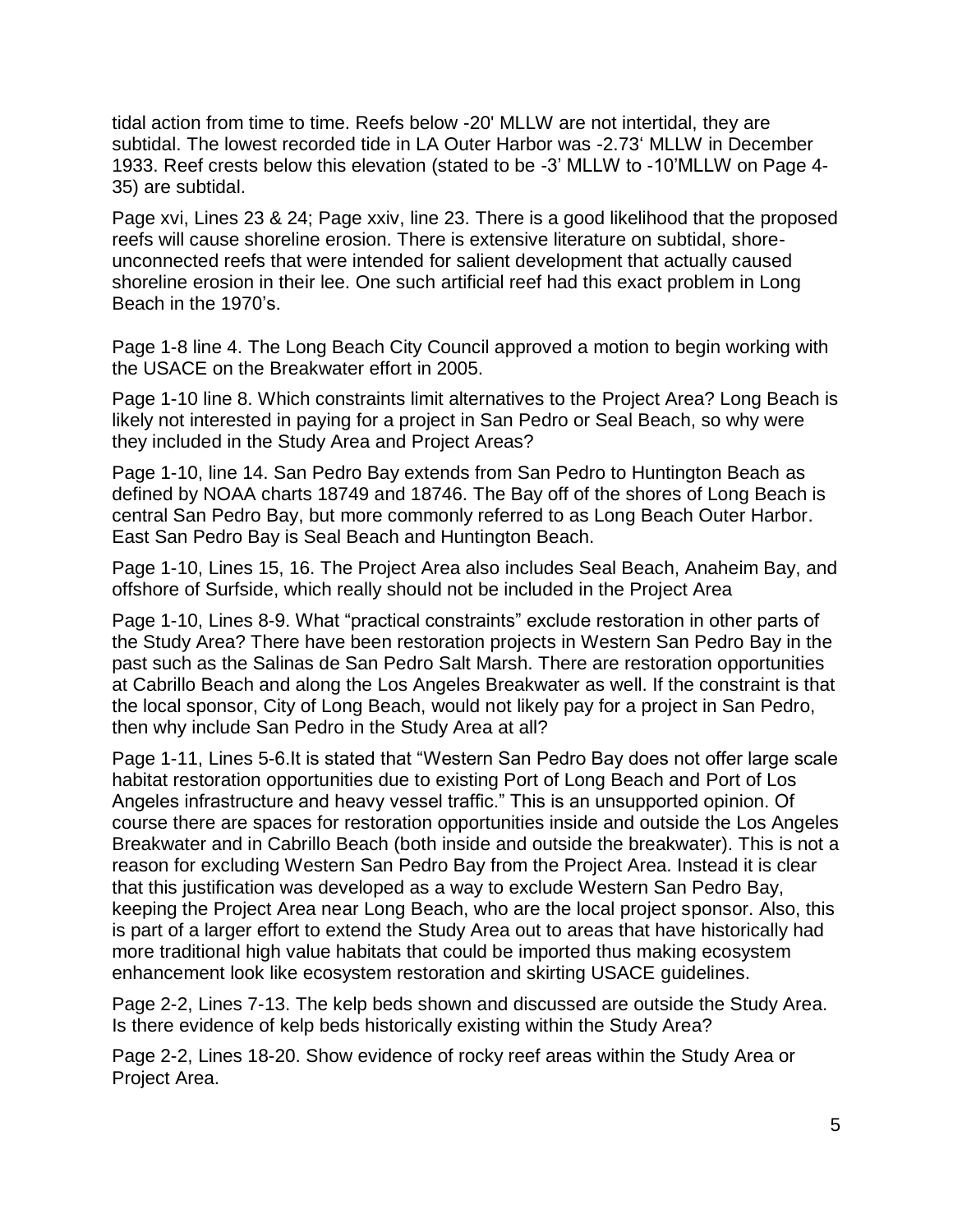Pages 2-2 and 2-3. Show evidence of all proposed habitat to be "restored" in the Study Area and Project Area including eelgrass, oyster beds, etc…. These ecosystems should have historically existed in natural conditions and have been subsequently degraded, to quality for restoration under P&G 1996 guidelines.

Page 2-4, line 2. There are opportunities to restore water quality, sediment quality, wave mixing, benthic habitats, but these are not listed. Why aren't they listed?

Page 2-5, Lines 2, 3. Habitats listed in planning objectives have not been shown in the document to have existed historically and been degraded in either the Project Area or Study Area.

Page 2-5, Lines 23-37. Why are the constraints absolute? Can't some of the impacts to constraining resources be addressed through mitigation? By defining these constraints as being not mitigatable the Draft Report is scoping away any breakwater alternatives without reason. Is there an USACE guideline that states no mitigation is accepted for NER analysis? According to Page 6-22, Line 25, mitigation is provided for other accepted alternatives, but for some reason it is not allowed for the impacts stated on Page 2-5, Lines 23-37.

Page 2-7, Line 3, Figure 2-1. The figure shows giant kelp historically existing in the vicinity of the Study Area, but not in the Study Area. How can it be restored to the Study Area if it didn't exist there historically? If it did exist, please show evidence.

Page 3-16, Line 6, 7. Yes, "Benthic organisms are an important component of the food web and are indicators of environmental quality", so why were they excluded from ecosystem habitat restoration measures?

Page 4-3, Line 30. Since the project is bringing new habitats into the Project Area from outside the Project Area, the project is applying enhancement methods, not restoration methods.

Page 4-3, Line 33. Sandy bottom habitats were excluded for practical and technical reasons. What are those practical and technical reasons? Is one because modifying the breakwater would be expensive and difficult? If so, that is not a reason to exclude the measure, according to the NER analysis; that should just impact the relative value of the measure as compared to other measures.

Page 4-4, Line 7. Page 4-8, Lines 7 & 8. By focusing on only enhancing high value, complex, and scarce habitats, and pre-emptively excluding sandy bottom habitats, the Draft Report subverts USACE NER guidelines which dictate that the measures should be compared on their restored habitat value and relative costs. According to Page 4-4, Lines 1 and 2, the water column and muddy bottom habitats have value, even though they are degraded. Presumably the value would increase if they were restored. The approach taken in the Draft Report uses is a circular logic that excludes sandy bottom habitat from consideration then states that it fails the alternatives comparison due to that exclusion. It also falls under the practice of scoping away alternatives that seem undesirable for other, non-related reasons.

Page 4-8, Line 20. All "ecosystem enhancement" alternatives should score 1 since they do not meet the primary Study objective of "ecosystem restoration."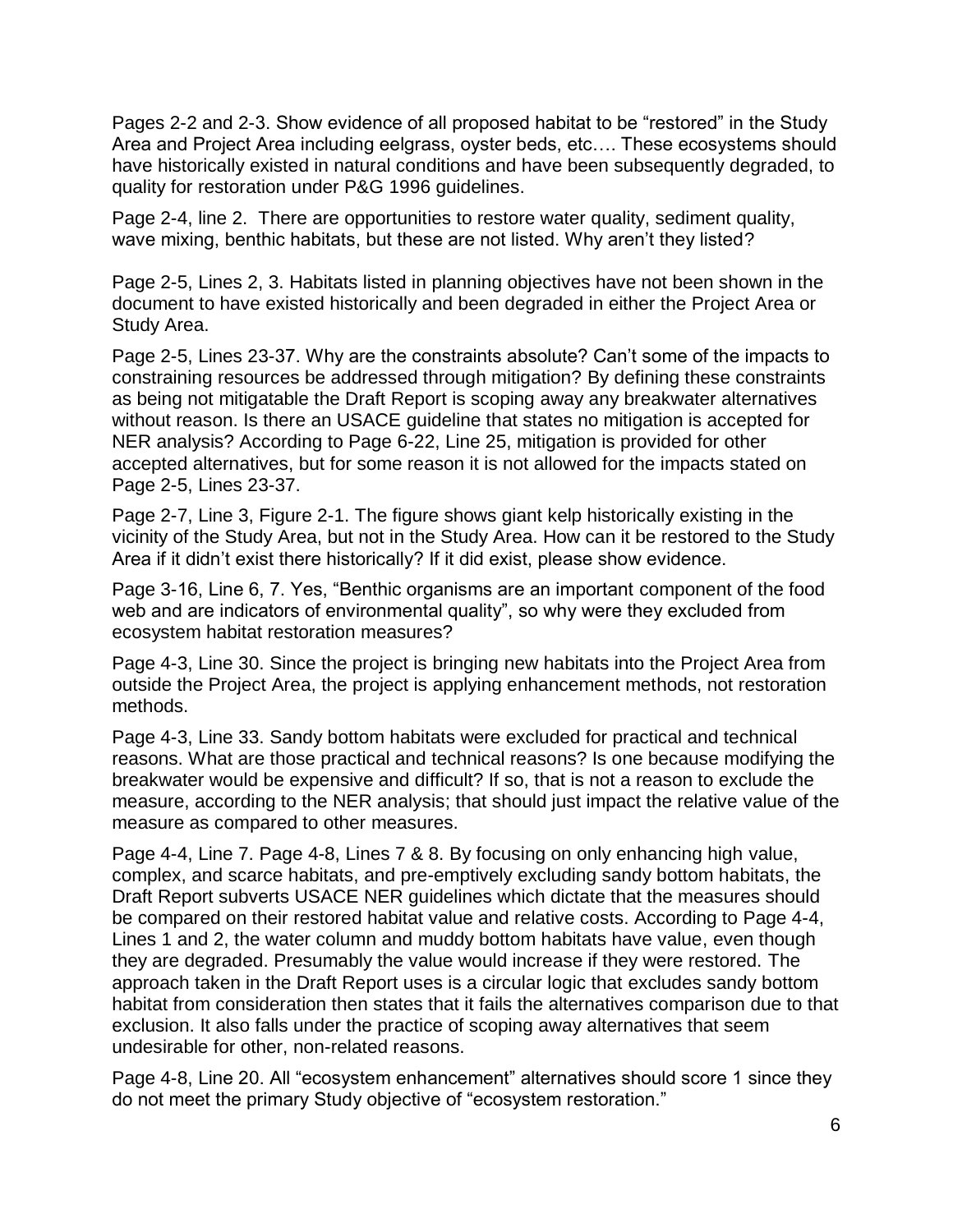Page 4-15, Line 40. We disagree with the characterization that changes to the breakwater will only have a minor effect on the time a particle remains in the ESPB. According to the surface flows in Appendix A-1, Figure 5.2 (Release 1 & 3), and Figure 5.4 (Release 1 & 2), removal of the breakwater clearly reduced the duration that the particle remained in ESPB. From the figures, it not possible to determine how much this duration is reduced. Some indication of residence time would be helpful.

Page 4-26, Line 3. Can't read labels in Figure 4-6. Please re-do.

Page 4-30. Line 27. Does the habitat evaluation modeling that concludes zero AAHU's for breakwater alternatives include the increased rocky bottom habitat resulting from removing the top of the breakwater, exposing rocky reef, or the improved water quality resulting from breakwater removal? We know from Army Corps Guidance<sup>13</sup> that "Water quality is an important component of ecosystem structure, and good water quality is generally integral to healthy functioning ecosystems."

Page 4-35, Line 29 should read "The multifunctional reefs could reduce or increase shoreline erosion rates and provide incidental coastal storm damage protection or increase storm damage. Also see page xvi, Lines 23 & 24.

Page 4-59, Line 8. Why does figure show the breakwater lowered to ground level? Has anybody suggested that this would be desirable or beneficial? The level shown in the 2016 Surfrider Letter removes the top 30 feet below MLLW or to a level beneficial for giant kelp habitat growth.

4-62, Line 42. In the year 2000, when the Surfrider Foundation sued Carnival Cruise Lines over their environmental impact report, the settlement stated that Carnival would not object to breakwater reconfiguration. Thus any expenses to Carnival resulting from breakwater reconfiguration would be assumed by Carnival and are not a concern of the USACE.

Page 4-63, Line 24, 25. The USACE assertion that "relocation of Navy operations to alternative sites would be cost prohibitive and unlikely to be supported due to public opposition" is illogical and an unsupported opinion. Currently, the Navy transfers potentially dangerous explosives at the explosives anchorage, which is approximately 2.5 miles from homes, schools, and businesses in Long Beach. A reasonable assumption would be that residents would greatly prefer moving the danger further away from their homes. Relocating the explosives anchorage to the lee of the Middle Breakwater in the Port of Long Beach would greatly reduce danger to residents, while restricting some port operations once per year. This would be a greater expense to the Port, but it's easy to see that residents would think it is a reasonable cost paid by the Navy and Port of Long Beach in support of national security and greater safety to the public.

 $\overline{a}$ 

<sup>13</sup> Department of the Army, U.S. Army Corps of Engineers. Water Resources Policies and Authorities Ecosystem Restoration Supporting Policy Information. Engineer Pamphlet 1165-2-502.. 30 September 1999.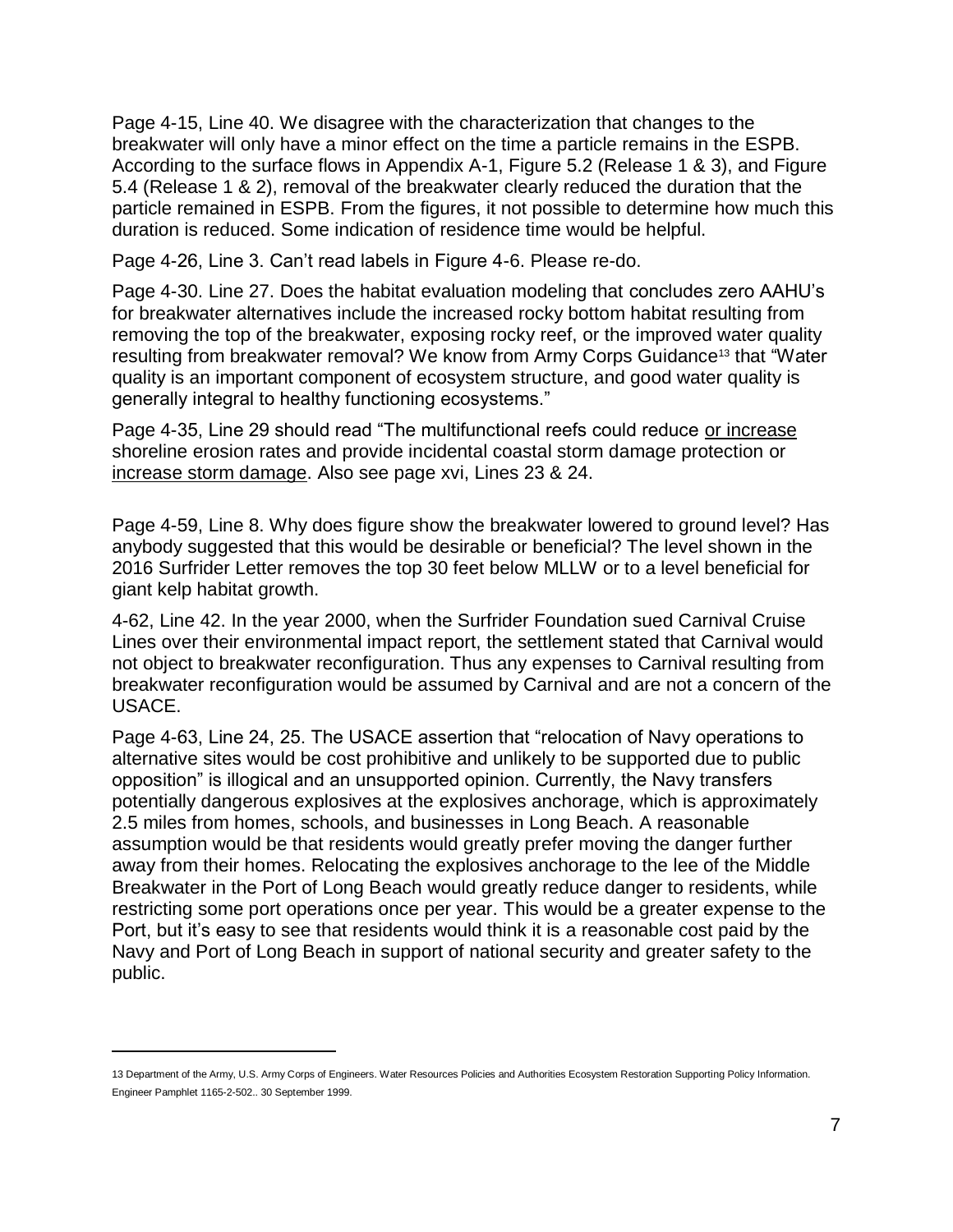Page 8-1, Line 10. The USACE performed extensive public outreach for the Study and the effort is greatly appreciated by the Surfrider Foundation.

Page 8-2, Lines 10 & 11. Of course the constraints that were used to exclude breakwater alternatives were designed to preemptively exclude those reasonable and practicable alternatives. For example, there is no need to have the constraints be absolute, where mitigation could be used to overcome the constraints. See comment about Page 2-5, Lines 23-37, above.

Page 8-2, Lines 12 – 21. We disagree with the arguments made in this section. See discussion on pages 2, 3, 4, 5, and 6 of this comment letter (above).

Page 8-2, Line 16 & 17. The USACE states that the "intent is not to "restore what may have historically existed within the exact footprint of East San Pedro Bay." We disagree and put forth that their intent should be to restore what historically existed within the exact footprint of East San Pedro Bay. A geographic footprint is key to understanding ecosystem restoration, since the ecosystems occur in specific areas. It is so important that the USACE included specific reference to both the undisturbed area and the restored area, in their definition of ecosystem restoration. In their definition there is no indication that these areas are different from one another.

The objective of ecosystem restoration is to restore degraded ecosystem structure, function, and dynamic processes to a less degraded, more natural condition. Restored ecosystems should mimic, as closely as possible, conditions which would occur in the area in the absence of human changes to the landscape and hydrology. Indicators of success would include the presence of a large variety of native plants and animals, the ability of the area to sustain larger numbers of certain indicator species or more biologically desirable species, and the ability of the restored area to continue to function and produce the desired outputs with a minimum of continuing human intervention<sup>7</sup>.

A simple definition of restoration is to "restore some thing." If one were restoring a chair, the chair would be that thing. It would include historical features of the chair and exclude anything that is not the chair. Restoration would occur to only the chair and nothing else. Other furniture in the room would definitely not be included. In our Study example, what is that thing? If the thing is ecosystems in the Project Area, restoration should be limited to ecosystems historically existing within the Project Area and any restoration would take place within the exact footprint of the Project Area. If the thing is ecosystems in the Study Area, ecosystems historically occurring within the Study Area could be restored, but this also would allow for projects anywhere in the Study Area. This is problematic since Long Beach isn't likely to pay for projects in Cabrillo or the Port of Los Angeles. The same argument applies to the Southern California Bight. Clearly ecosystems in the Study Area and the Southern California Bight are not the thing being restored, and ecosystems in the Project Area are the thing.

Lines 17-19 The USACE states that the intent is to "restore ecological functions associated with high value habitat within the San Pedro Bay to support overall biodiversity and ecological health for marine populations within the Southern California Bight." The stated reason for these two geographic limits is that the Project Areas is within the San Pedro Bay and the San Pedro Bay is within the SCB (Page xi, Line 25).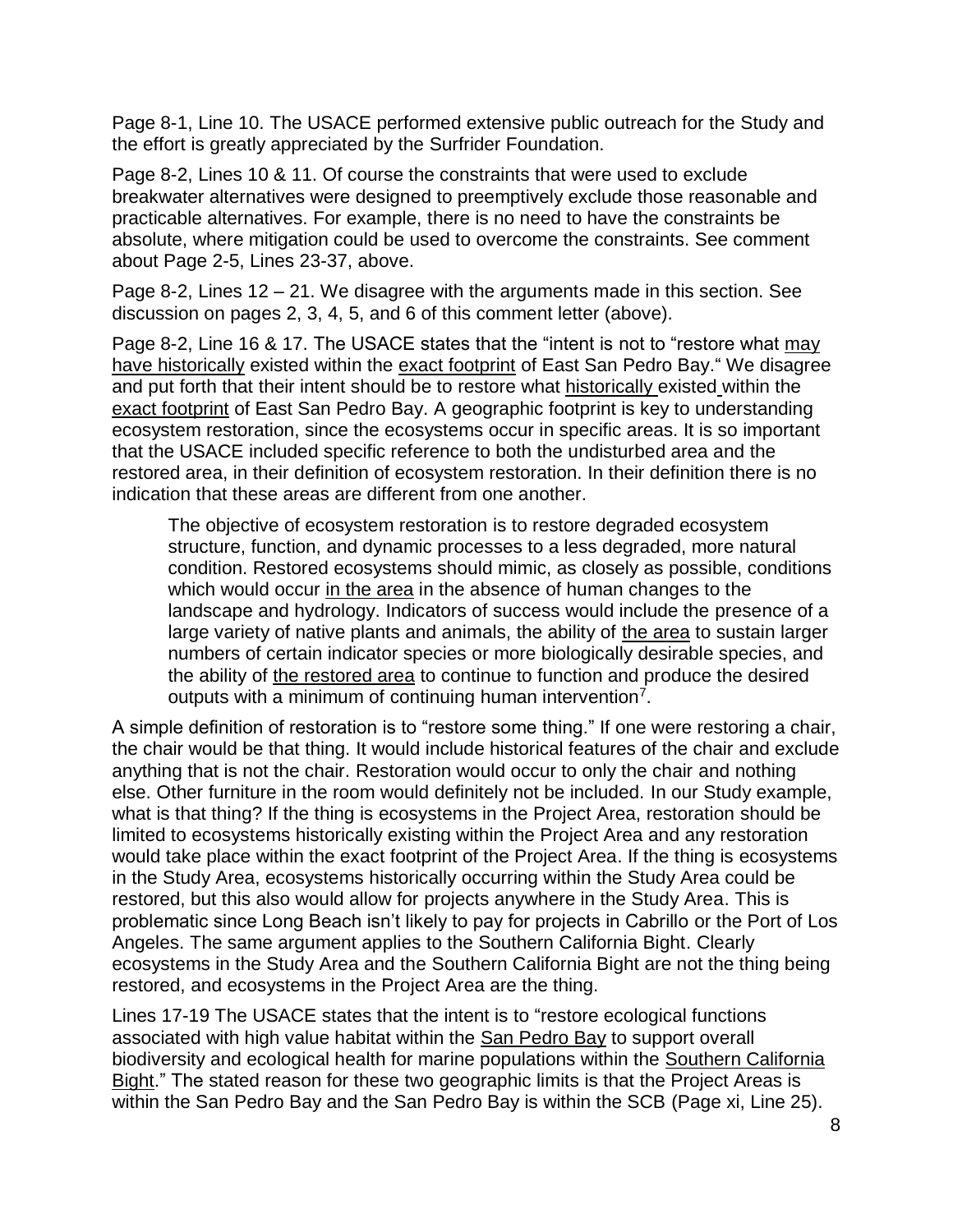By the same logic, one could propose to restore ecological functions associated with high value habitat within the **Pacific Ocean** to support overall biodiversity and ecological health for marine populations within the World. On the face of it, this sentence seems ridiculous, but this is the exact reasoning and spatial rules that the USACE used in their boundaries. This could result in attempting to importing species that never existed in the Project Area from locations in the Mediterranean Sea. This ridiculous proposal could lead to importing invasive species, which is clearly not the intent. This simple exercise points out the irrationality of the USACE's argument.

# **Appendix A**

Page 1-1, Lines 8-18. It appears the only water quality analysis that was performed was within the EFDC model. It does not appear that improvements to water quality from increased aeration resulting from increased breaking waves associated with the breakwater alternatives were considered. Aeration is a good source of dissolved oxygen which is essential for aquatic life. Please include water aeration impacts to water quality in the Study.

Page 5-5, Line 3, Page 7-28, Line 1. Agreed that initial results of reef impacts to shoreline erosion are highly preliminary. Contrary to expectations, low crested reefs (MLLW and below) have caused erosion in their lee due to ponding of water in the lee of the reef lee and induced lateral currents. This has occurred in a test reef in Long Beach in the 1970's and is explained well in recent numerical models.

Page 5-8, Lines 11-13. See previous comment. Experience has shown that low crested reefs often lead to increased erosion in their lee. This would make a perched beach for eelgrass growth unlikely.

Page 5-13, Lines 17-19. As discussed on Page 8 of the 2016 Surfrider Letter another benefit of the training wall would be to protect downtown infrastructure from wave activity.

Page 6-5 & 6-6. Would the surface layer salinity and total suspended solids graphics show greater contrast between inner harbor and outside the Long Beach Breakwater if a later time was chosen for display? For example, "Peak Ebb" occurs close to hour 3.5 in Figure 6-10. Would greater contrast show if the model had more time to run with a graphic showing the lower tide slack tide near hour 4.5? This is important as it would validate the model to the aerial photographs showing high suspended sediment concentrations inside the breakwater and lower ones outside the breakwater after rainfall events (Google Earth 1/2005, 10/2012, 6/2016, 12/2017, and 3/2018).

Appendix A-1, Pages 30 – 35. Why aren't 2-D spatial plots showing salinity and total suspended solids shown for the scenarios like they are for the existing conditions in Figures 4.3 and 4.4? Beyond particle tracing graphs, the 2D spatial plots would be useful in determining effectiveness of breakwater modifications on tidal circulation and water clarity. They would also be useful to validate the obvious suspended particle flow through Queen's Gate shown in Google Earth aerial photos taken on 1/05, 10/12, 6/16, 12/17, and 3/18.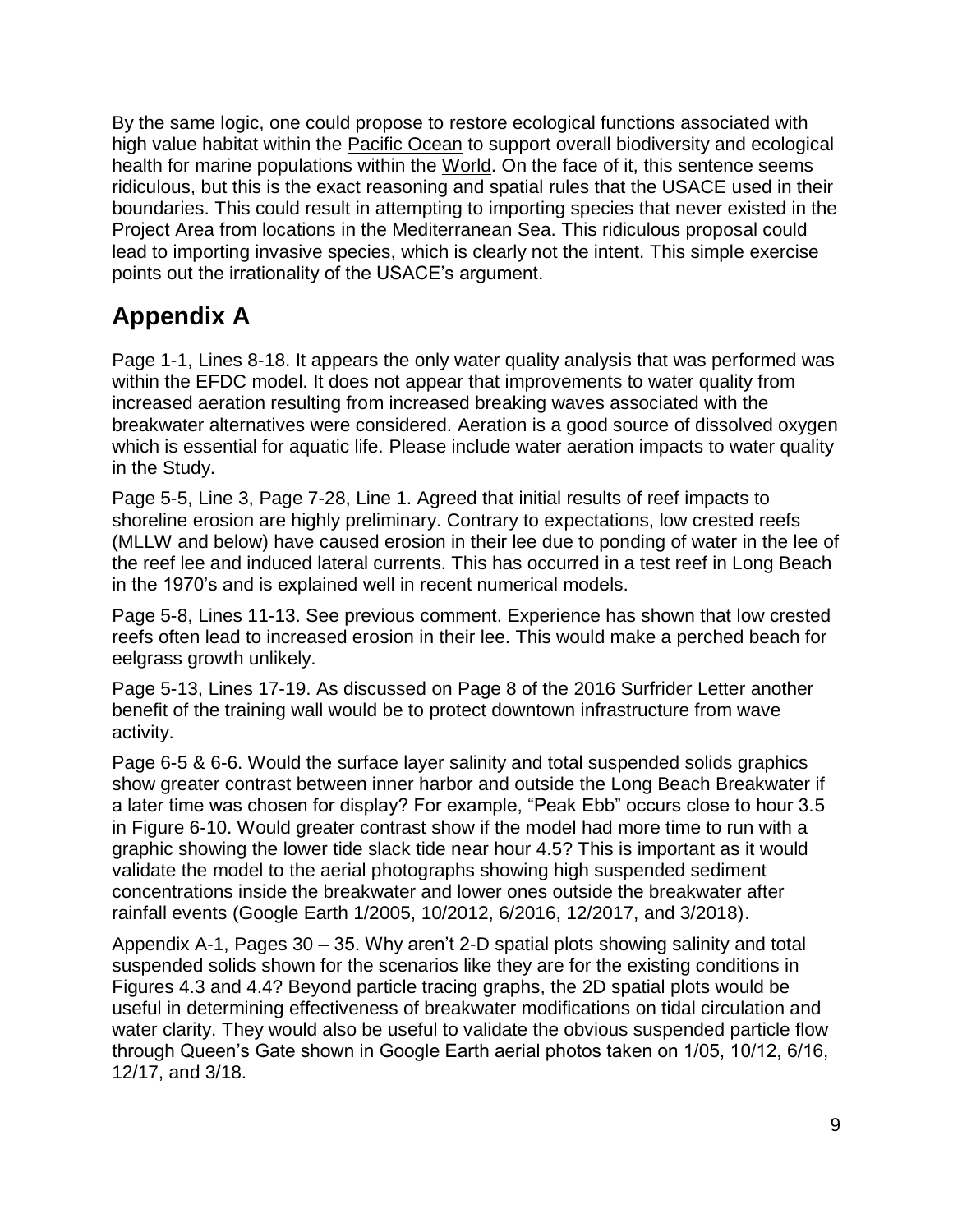Appendix A-1, Figures 5.2 through 5.7. Since it acknowledged in the main report that the LA River and San Gabriel Rivers are the greatest sources of pollution in the ESPB, it seems like release locations D, E, and F are less helpful, and more variety of graphs showing release points near the river mouths would have been useful. While there is nothing wrong with release locations D, E, and F, if there is limited space in the report, more focus should be spent on the more important situations. The same goes for bottom layer flows, since highly polluted fresh water flows from the rivers stay mostly in the surface layer.

Appendix A-1, top of Figure 5.1 and Page 61 first paragraph and Figure 5.3 Surface Layer Wet Event. According to Figure 5.1, the tracer tracking analysis simulated rainfall flow through the Los Angeles River but had no rainfall input from the San Gabriel River. In Figure 5.3, the surface layer wet event simulation looks like there is flow through the San Gabriel River. Which is it? If there is not flow through the San Gabriel River, please re-run the model with more realistic flows from both rivers.

## **Closing**

We sincerely desire the USACE to change direction of the Study to more accurately adhere to USACE guidelines and CEQA/NEPA regulations that focus on ecosystem restoration. Specifically habitat examples from outside the Project Area should not be considered for import to the Project Area within the confines of the Study. We would like to see water circulation, tidal circulation, and water clarity returned to the project goals as well as inclusion of the possibility of mitigation, where needed. We would like to see wave driven sandy bottom habitat included in the habitat analysis and carried through the alternatives comparison.

Attached to this document is a hired expert opinion by Craig Jones, Ph.D., of Integral Consulting Incorporated. We concur with the statements provided in this document.

We look forward to working with the USACE and our local Study sponsor, the City of Long Beach, on this very exciting and promising project. Feel free to contact me any time to discuss this letter or any topic associated with the Study.

Sincerely,

Seamus Ian Innes, M.Sc., P.E. Chairman Surfrider Foundation, Long Beach Chapter P.O. Box 14627, Long Beach, CA 90853 E-mail: [chair@longbeach.surfrider.org](mailto:chair@longbeach.surfrider.org); web: www.longbeach.surfrider.org phone: 562-252-6173